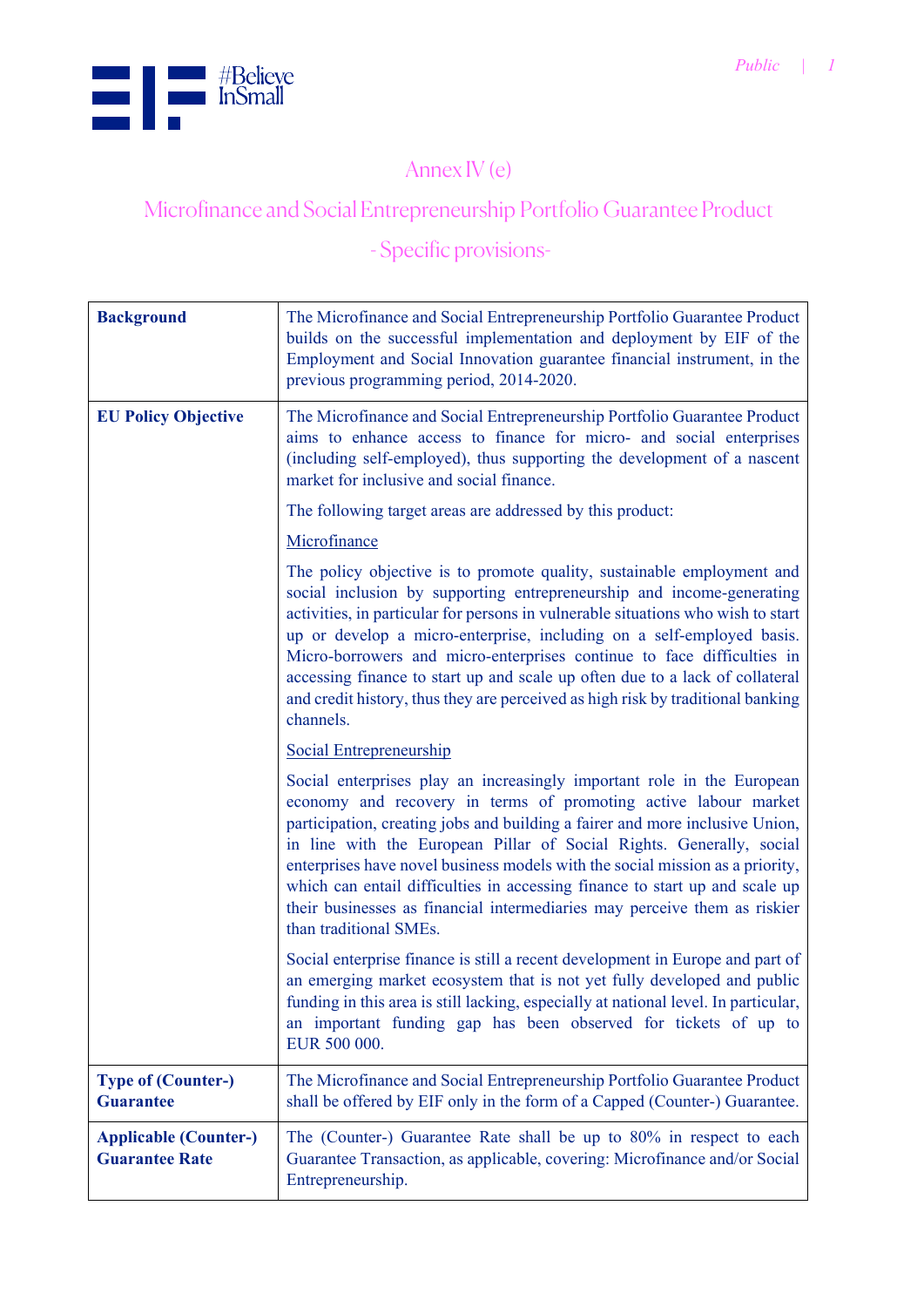

| <b>Applicable (Counter-)</b><br><b>Guarantee Cap Rate</b> | The (Counter-) Guarantee Cap Rate shall be set up to the level of expected<br>loss and shall not exceed 30%.                                                                                                                                                                                                                                                                                                                                                                                          |
|-----------------------------------------------------------|-------------------------------------------------------------------------------------------------------------------------------------------------------------------------------------------------------------------------------------------------------------------------------------------------------------------------------------------------------------------------------------------------------------------------------------------------------------------------------------------------------|
| <b>Target Final Recipient</b>                             | Is a Final Recipient that is:                                                                                                                                                                                                                                                                                                                                                                                                                                                                         |
|                                                           | either a natural person or Micro-Enterprise - with respect to<br>a)<br>Microfinance<br>a Social Enterprise - with respect to Social Entrepreneurship<br>b)                                                                                                                                                                                                                                                                                                                                            |
|                                                           | which meets the Product Eligibility Criteria applicable to Final Recipients.                                                                                                                                                                                                                                                                                                                                                                                                                          |
|                                                           |                                                                                                                                                                                                                                                                                                                                                                                                                                                                                                       |
| <b>Product Eligibility</b><br>criteria                    | The Financial Intermediary shall ensure that the Final Recipient<br>Transactions, must comply with at least one of the following criteria:                                                                                                                                                                                                                                                                                                                                                            |
|                                                           | <b>Microfinance Criteria</b>                                                                                                                                                                                                                                                                                                                                                                                                                                                                          |
|                                                           | Final Recipient Transactions shall support Microfinance.                                                                                                                                                                                                                                                                                                                                                                                                                                              |
|                                                           | Microfinance <sup>1</sup> refers to Debt Financing provided on an unsecured basis<br>(debt financing benefitting only from a personal guarantee or similar),<br>except in duly justified cases, coupled with accompanying business<br>development services <sup>2</sup> , such as individual counselling, training and<br>mentoring, extended to persons and Micro-enterprises that experience<br>difficulties accessing credit for the purpose of professional and revenue-<br>generating activities |
|                                                           | Financial (Sub-)Intermediaries shall:                                                                                                                                                                                                                                                                                                                                                                                                                                                                 |
|                                                           | a) be required to endorse (for banks) or comply with (in case of non-<br>banks) the European Code of Good Conduct for Microcredit<br>Provision ("the Code") within a limited grace period (18 months for<br>Brownfield Institutions, 36 months for Greenfield Institutions).                                                                                                                                                                                                                          |
|                                                           | offer, directly or indirectly, business development services<br>b)<br>(including but not limited to mentoring, training, coaching) for the<br>targeted Guarantee Final Recipients during the implementation of<br>the microfinance guarantee.                                                                                                                                                                                                                                                         |
|                                                           | <b>Social Entrepreneurship Criteria</b>                                                                                                                                                                                                                                                                                                                                                                                                                                                               |
|                                                           | Final Recipient Transactions shall support Social Enterprises.                                                                                                                                                                                                                                                                                                                                                                                                                                        |
| <b>Greenfield Institution</b>                             | Means a Financial Intermediary that has an operating history of less than 3<br>years.                                                                                                                                                                                                                                                                                                                                                                                                                 |
| <b>Brownfield Institution</b>                             | Means a Financial Intermediary that has an operating history of at least 3<br>years.                                                                                                                                                                                                                                                                                                                                                                                                                  |
| <b>Enhanced Access to</b><br><b>Finance Measures</b>      | For the purpose of Enhanced Access to Finance Measures, compliance with<br>requirements<br>under Enhanced Access<br>Finance<br>to<br><b>Measures</b><br>the<br>Implementation described in Annex II or III, as the case may be, will be<br>considered satisfied through any of the following:                                                                                                                                                                                                         |

*1 As defined in article 2 of the European Social Fund Plus (ESF+) Regulation 2 EIF will rely on representations from the Financial Intermediary.*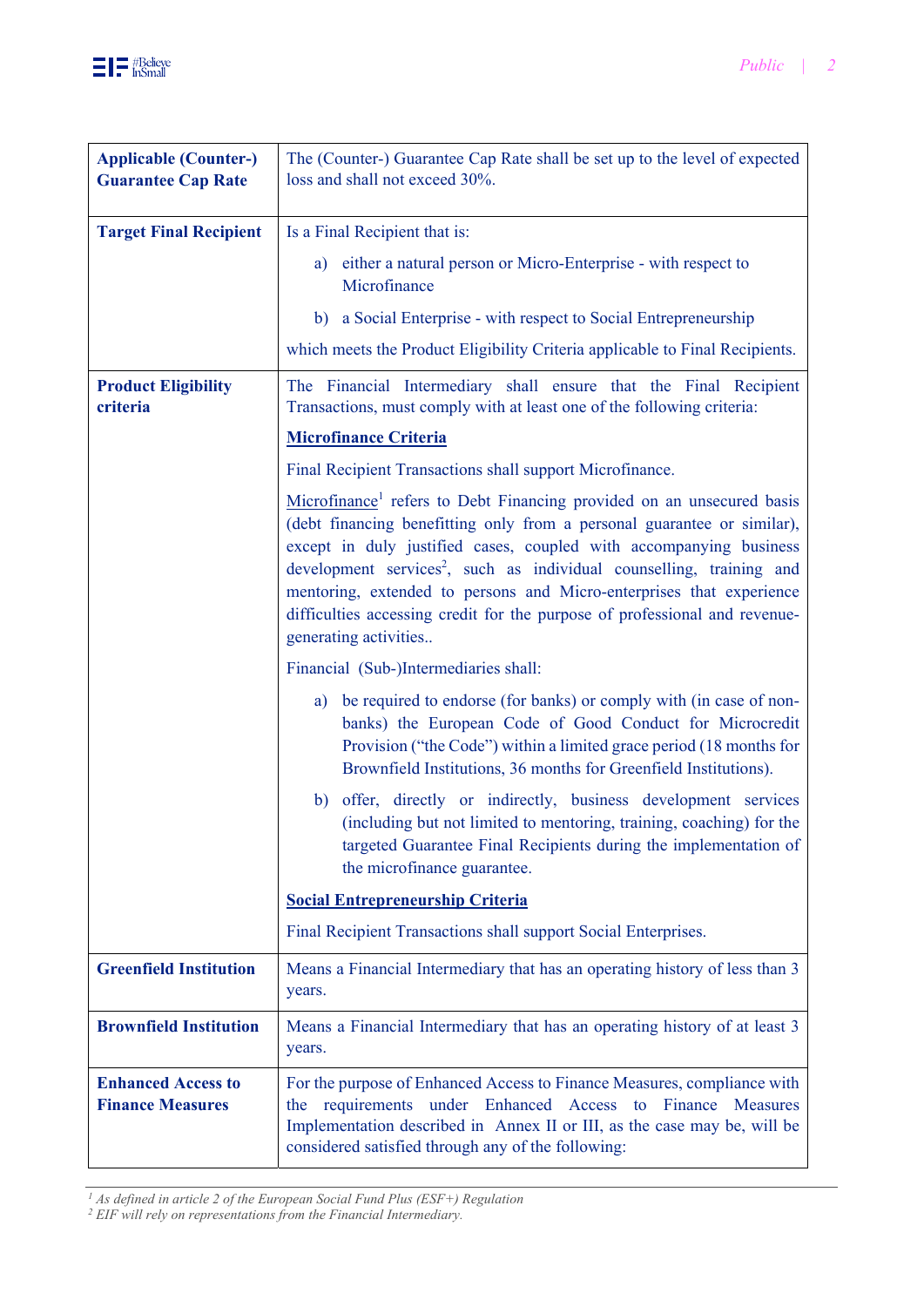

|                                                                                      | guarantee under Employment and Social Innovation guarantee<br>financial instrument, in the previous programming period, 2014-<br>2020, which would not have been continued without the support<br>under the IEU transaction,<br>by the Financial Intermediary aimed at Target Final Recipients (new<br>geographical areas, new types of Final Recipients and/or new business<br>lines). |
|--------------------------------------------------------------------------------------|-----------------------------------------------------------------------------------------------------------------------------------------------------------------------------------------------------------------------------------------------------------------------------------------------------------------------------------------------------------------------------------------|
|                                                                                      | Reduction of collateral requirements: reduction of the collateral<br>$\mathbf{c})$<br>requirements applicable to the Final Recipient Transactions, e.g. if<br>collateral is requested for the Final Recipient Transaction, it shall<br>be limited, on a continuing basis, to the personal guarantee of the<br>entrepreneur.                                                             |
|                                                                                      | Financing at longer maturities: as result of the guarantee support,<br>$\mathbf{d}$<br>the Financial Intermediary will deviate from its standard lending<br>practice and offer longer maturities than those that would otherwise<br>be typically offered; and                                                                                                                           |
|                                                                                      | Bespoke financing arrangements: providing bespoke repayment<br>e)<br>terms to Final Recipients Transactions (e.g. participating and/or<br>subordinated loans), to the extent that such option would not<br>typically be made available (or to the same extent) under its<br>standard lending practice in the absence of the guarantee support.                                          |
|                                                                                      | For the avoidance of doubt, the above list is not exhaustive and the<br>Financial Intermediary can propose further additional Enhanced Access to<br><b>Finance Measures.</b>                                                                                                                                                                                                            |
| <b>Minimum Principal</b><br><b>Amount of a Final</b><br><b>Recipient Transaction</b> | No minimum principal amount is applicable                                                                                                                                                                                                                                                                                                                                               |
| <b>Maximum Principal</b><br><b>Amount of a Final</b><br><b>Recipient Transaction</b> | Means:<br>With respect to Microfinance: EUR 50 000*.<br>a)<br>b) With respect to Social Entrepreneurship: EUR 2 000 000*.<br>* or EUR equivalent                                                                                                                                                                                                                                        |